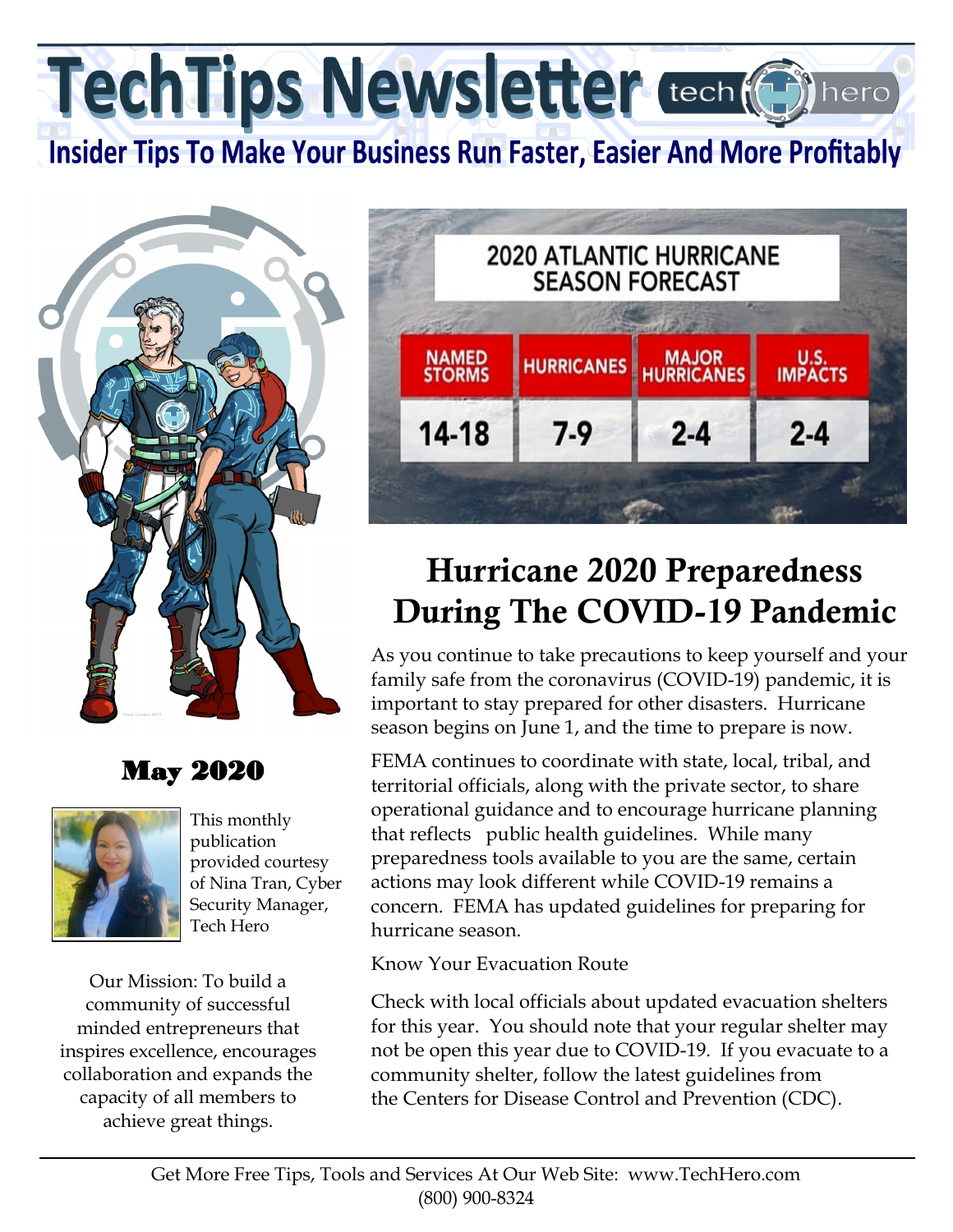If you are able, bring items that can help protect you and others in the shelter from COVID-19, such as hand sanitizer, cleaning materials, and two cloth face coverings per person. Children under 2 years old and people who have trouble breathing should not wear cloth face coverings. While at the shelter, be sure to wash your hands regularly. If possible, be sure to maintain a physical distance of at least 6 feet of space between you and people who aren't members of your household.

## Gather Supplies

Have enough food, water, and other supplies for every member of your family to last at least 72 hours. Consider what unique needs your family might have, such as supplies for pets or seniors and prescription medications. In addition, it is recommended that you add two cloth face coverings per family member and cleaning items to your kit, like soap, hand sanitizer, disinfecting wipes, or general household cleaning supplies to disinfect surfaces. After a hurricane, you may not have access to these supplies for days or even weeks. Preparing now ensures that you are well-equipped to stay safe if you need to quickly grab your go kit and evacuate to a community shelter.

As you prepare, be mindful that not everyone can afford to respond by stocking up on necessities. For those who can afford it, making essential purchases in advance will allow for longer time periods between shopping trips and help to protect those who are unable to procure essentials in advance of the pandemic and must shop more frequently.

Make an Emergency Plan

Make sure everyone in your household knows and understands your hurricane plan. Discuss the latest CDC guidance on COVID-19 and how it may affect your hurricane planning. Don't forget a plan for the office, kids' daycare, and anywhere you frequent.

Download the FEMA mobile app

Download the FEMA mobile app for disaster resources, weather alerts, and safety tips. Available in English and Spanish, the app provides a customizable checklist of emergency supplies, maps of open shelters and recovery centers, disaster survival tips, and weather alerts from the National Weather Service.

Author: Carlos J. Castillo, Acting Deputy Administrator of Resilience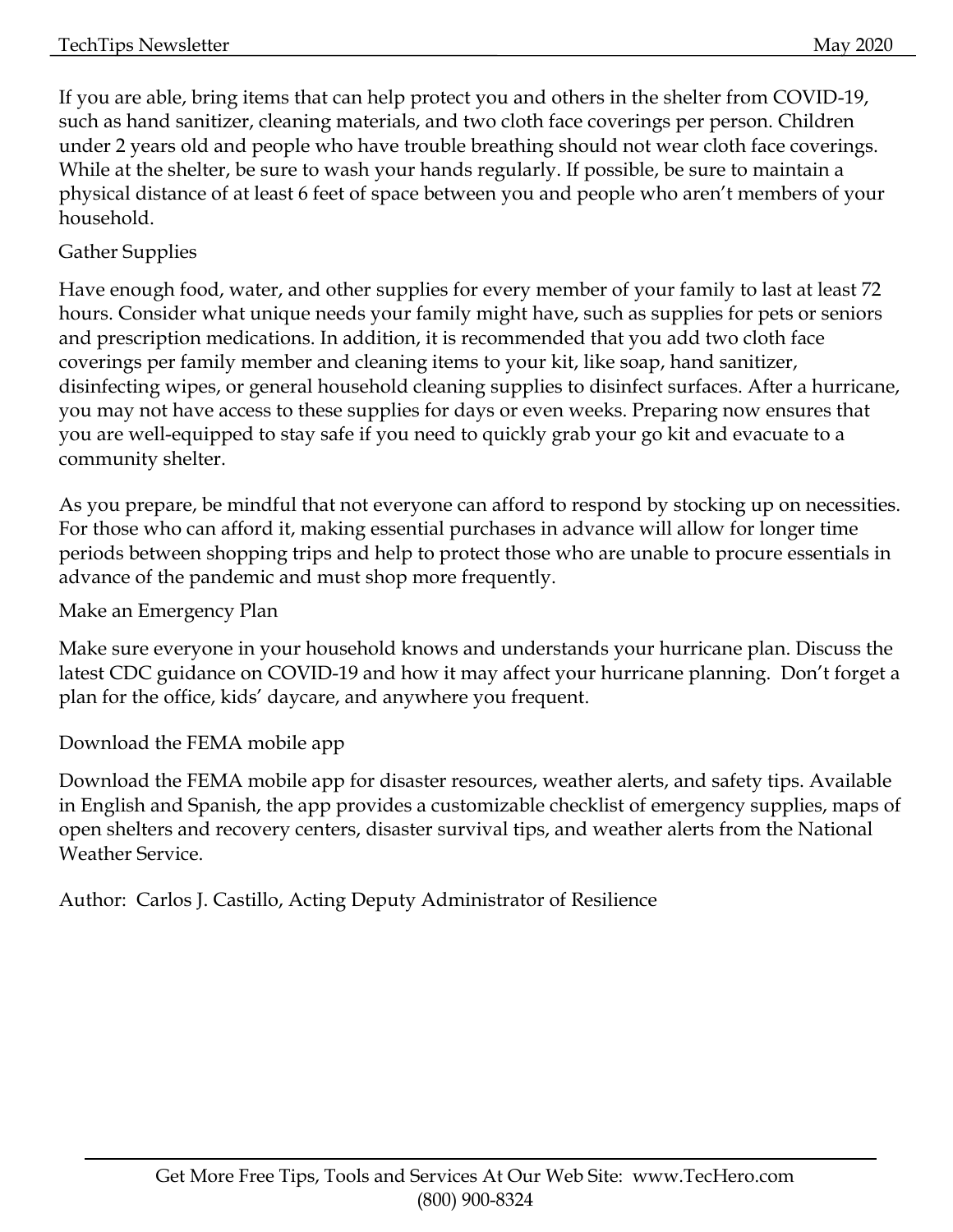

The coronavirus (COVID-19) pandemic has forced many workers to rely on remote solutions to do their jobs. In particular, video conferencing services like Skype and Zoom have seen an astronomical rise in usage. In tandem with this, phishing campaigns targeting remote workers have also seen a large increase. This is proven true with a particularly convincing phishing campaign making the rounds right now.

According to a blog post from Cofense, a company that specializes in phishing attack mitigation, there is a new campaign looking for Skype credentials. The attack is so convincing for the following reason, according to Cofense's Harsh Patel:

For this attack, the threat actor created an email that looks eerily similar to a legitimate pending notification coming from Skype. The threat actor tries to spoof a convincing Skype phone number and email address in the form of 67519-81987[@]skype.[REDACTED EMAIL]. While the sender address may appear legitimate at first glance, the real sender can be found in the return-path displayed as "sent from," which also happens to be an external compromised account. Although there are many ways to exploit a compromised account, for this phishing campaign the threat actor chose to use it to send out even more phishing campaigns masquerading as a trusted colleague or friend. These phishing attacks have been able to bypass services like Proofpoint and Microsoft's 365 EOP, meaning they are convincing enough to not get flagged as malicious. Since this is the case, it can make sense why some individuals, especially in these uncertain times, would fall victim to the attack. Times of high stress and a total social upheaval of what many deem to be normal can cause bad decisions.

The question remains, however, why would an attacker want Skype credentials in the first place? The best guess here is that Skype is under Microsoft's umbrella of software. Microsoft allows users of its products (such as Xbox, Office, Windows, and Skype) to use one universal login. With access to Skype credentials, an attacker can access everything in a Microsoft user's library. This allows for a plethora of possibilities, from banking fraud to identity theft to even more phishing attacks.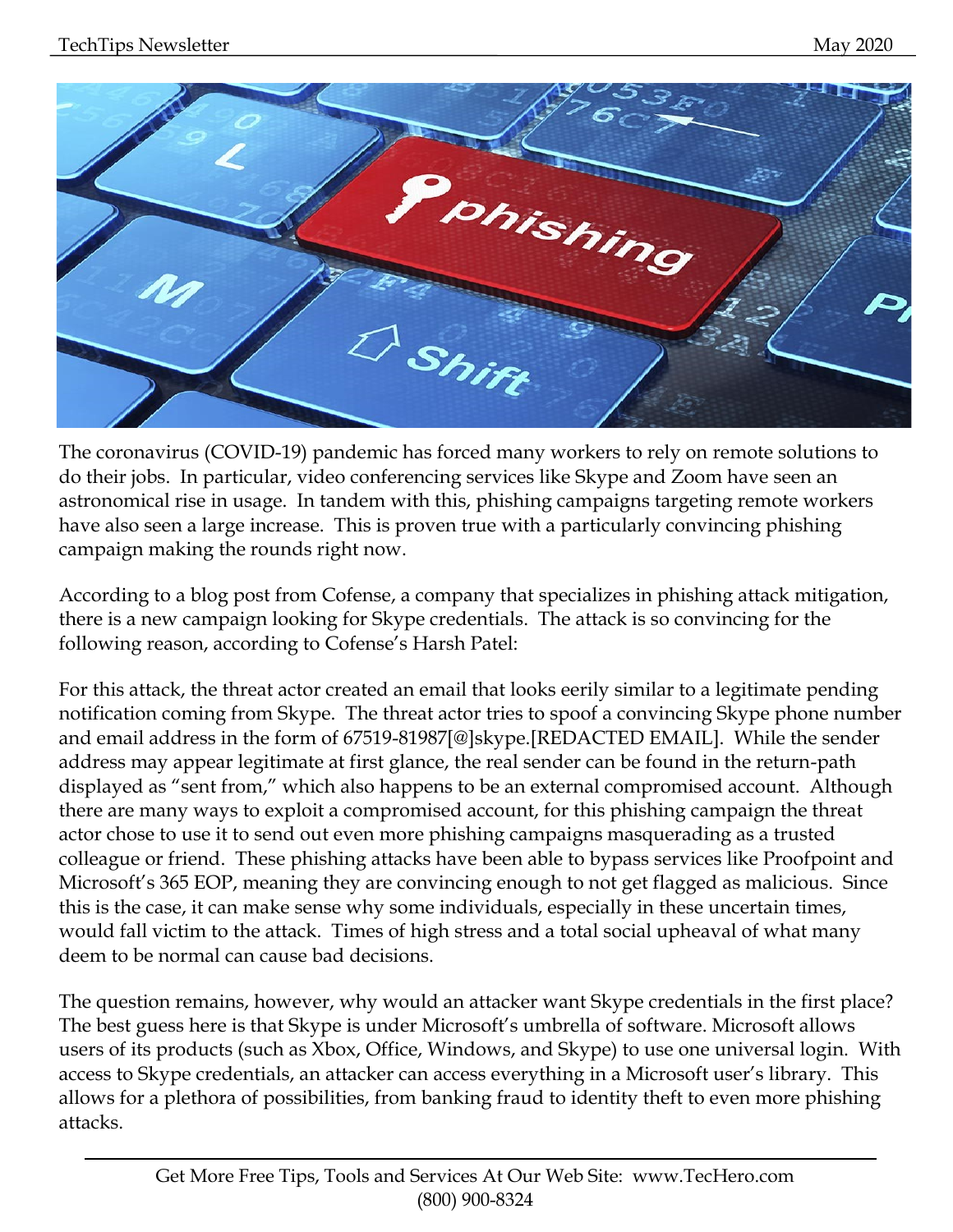

COVID-19 themed attacks targeted the World Health Organization (WHO) is another example of how phishing can cause havoc to cybersecurity.

The World Health Organization (WHO) has seen a massive increase in cyberattacks from all fronts including phishing attacks. Just recently, the WHO reported that a cyberattack resulted in the leaking of credentials of employees.

This knowledge was made known publicly via the WHO's official website in a press release. The release said this specifically about the nature of the leaked credentials:

This week, some 450 active WHO email addresses and passwords were leaked online along with thousands belonging to others working on the novel coronavirus response. The leaked credentials did not put WHO systems at risk because the data was not recent. However, the attack did impact an older extranet system, used by current and retired staff as well as partners. WHO is now migrating affected systems to a more secure authentication system.

This week, some 450 active WHO email addresses and passwords were leaked online along with thousands belonging to others working on the novel coronavirus response. The leaked credentials did not put WHO systems at risk because the data was not recent. However, the attack did impact an older extranet system, used by current and retired staff as well as partners. WHO is now migrating affected systems to a more secure authentication system.

In the same press release, the WHO confirmed that it has seen a "fivefold increase" in cybersecurity attacks. Experts believe that a variety of factors contribute to this. Speaking with SC Magazine, Lucy Security CEO Colin Bastable gave his opinion on the reason for the increase.